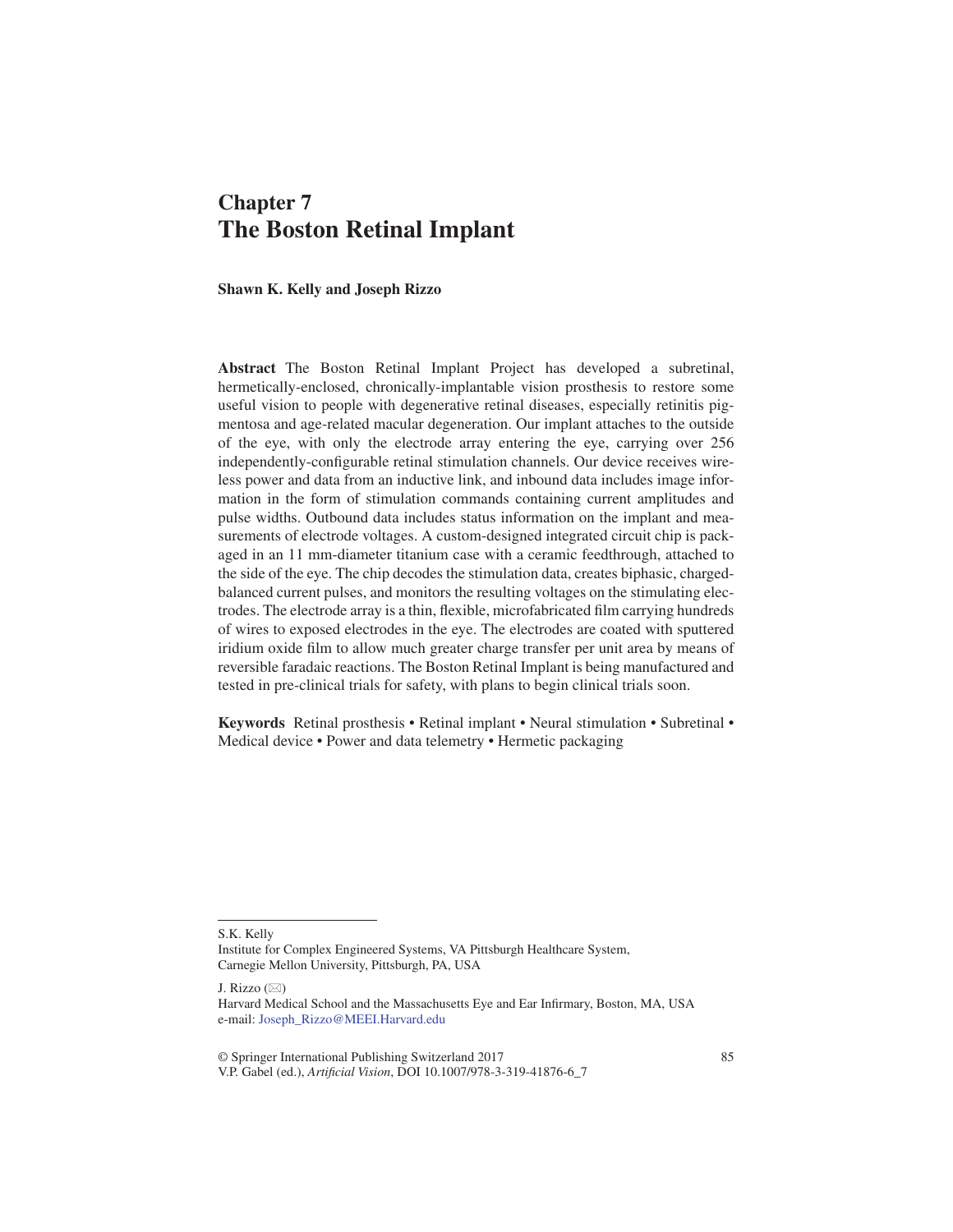### **Key Points**

- The Boston Retinal Implant delivers over 256 independently-configurable channels of stimulating current to create vision.
- Our device attaches to the outside of the eye, with the electrode array entering the eye, resting in the subretinal space.
- We have implemented several redundant safety features to prevent corrupted messages, overstimulation, and charge imbalance.
- Our device is being tested in preclinical studies, with plans to begin clinical trials soon.

### **Overview**

The field of retinal prosthetics emerged in the late 1980s, and the Boston Retinal Implant Project was one of the first two research projects that were formed. The development of these implants was enabled by rapid advances in microelectronic technology [1, 2]. These devices require a large number of stimulating channels in a package small enough to conform to the eyeball. The convergence of technological improvements in integrated circuit (IC) chip fabrication, microelectromechanical systems (MEMS) fabrication, electrode materials fabrication, and hermetic packaging manufacturing has allowed implanted neural stimulators to become small enough and to have a large enough number of channels to create prostheses with a reasonable hope of restoring vision to the blind.

 The overwhelming majority of patients over age 40 years in industrialized countries who are either "legally-blind" (<20/200 in their better seeing eye) or "visuallyimpaired" (20/40 or worse in their better seeing eye) have some form of neural blindness, usually either age-related macular degeneration (AMD), retinitis pigmentosa (RP), diabetic retinopathy, or glaucoma, and there are no satisfactory treatments to restore vision for any of these conditions. While the degenerative diseases AMD and RP cause loss of the photoreceptors in the retina, they spare the retinal ganglion cells. Electrical stimulation of these ganglion cells, or of the retinal network upstream from them, generates visual percepts that can form the basis of a visual prosthesis.

 A visual prosthesis requires a number of different technological elements (Fig. 7.1 ). First, a method for collecting visual information is required. This is often a small electronic camera outside the body, usually mounted on a pair of glasses, but it is occasionally an implanted photodiode array. Second, the prosthesis requires a method for sending power to the implanted device, and, in the case of an external camera, for sending image data to the device. This is often accomplished with inductive coupling between wire coils, though a number of optical power transfer strategies have been explored. Circuitry is required to generate stimulating currents in a safe and controlled way, and small and charge-efficient electrodes are required that can safely deliver currents to the target tissue without creating dangerous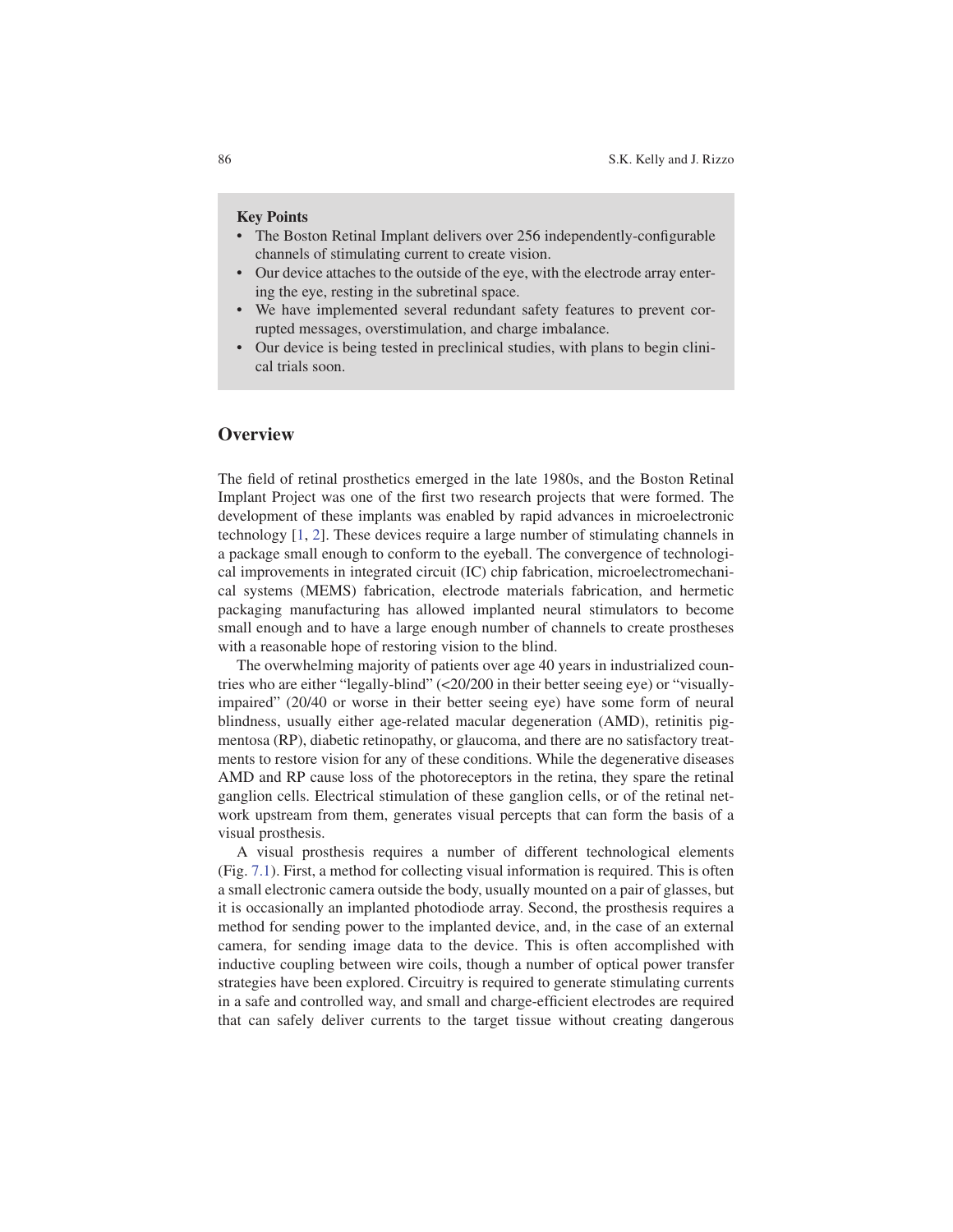**Fig. 7.1** The Boston retinal implant concept. The patient wears a camera mounted on a pair of glasses. Images are sent to a smart-phone-sized controller unit (not shown), which processes the images before sending the pertinent image data, along with power, wirelessly to the implanted device. The implant decodes the data and electrically stimulates the retinal tissue to create artificial vision



 reduction and oxidation reactions. Because the implant must be quite small to attach to the eye, the circuitry is usually a custom-designed integrated circuit chip. The electrodes are often in the form of thin-film microfabricated arrays. The stimulating electrodes themselves are usually planar, but electrodes that penetrate into the retina have been explored by our group as well. Finally, a method is required for protecting the sensitive electronics from the body's saline environment. Classically, this is done using hermetic packaging, with a titanium case brazed to a ceramic block with platinum feedthroughs, but microfabricated methods are being explored.

 The Boston Retinal Implant Project has chosen an approach using an external camera mounted on glasses. The image data go to a small external electronic unit that processes the image to select the most relevant few 100 pixels to send to the implant. The external unit also includes batteries and the wireless power and data transmitter. This approach provides substantial flexibility to modify image processing algorithms using external commands, or to implement multiple image processing modes, to best suit a specific patient and a specific visual situation.

The other significant design choice that we have made pertains to the specific location of the stimulating electrodes in the retina (Fig. 7.2 ). The electrodes may be placed on top of the inner retinal surface (epiretinal), beneath the retina (subretinal), or in a number of locations farther outward in the eye (e.g., the suprachoroidal space). We initially explored an epiretinal approach, but switched to a subretinal approach for a number of design reasons. First, the subretinal location enables an *ab externo* surgical approach, where the implant is attached to the outside of the eye, releasing its excess heat to less thermally sensitive tissues than the retina. It is possible to use an *ab externo* approach to the epiretinal surface, but it requires a relatively long electrode cable that enters the eye very near the limbus, near where the conjunctiva attaches to the eye. At this location, a device is prone to erosion through the delicate conjunctiva, and chronic hypotony of the eye has also been a complication of this approach. And, once in the eye, the electrode cable must extend to the back surface of the eye, which imposes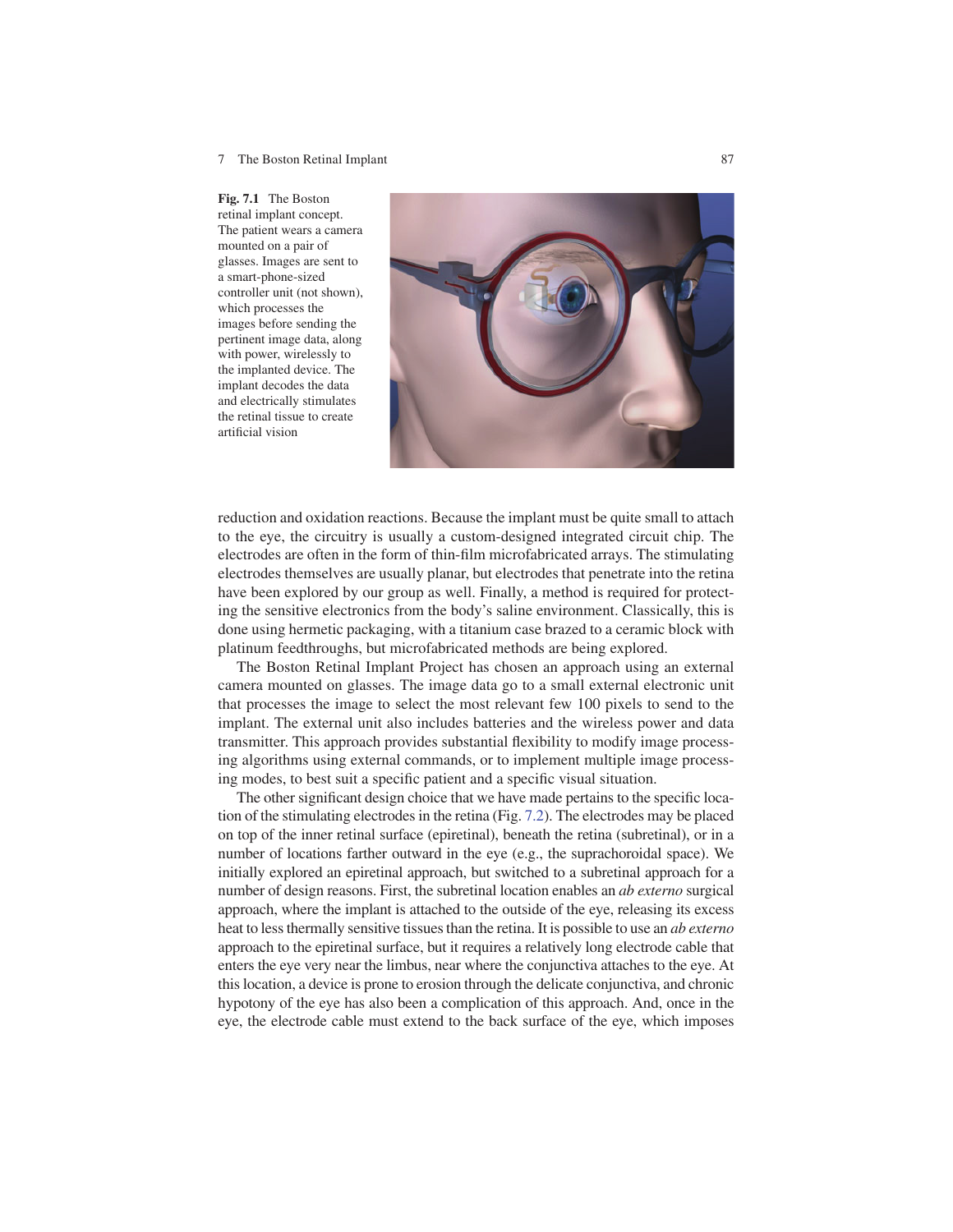

 **Fig. 7.2** Retinal electrode locations. Stimulating electrodes are often placed on the inner surface of the retina (epiretinal) or under the retina, between the neural cells and the retinal pigment epithelium (RPE), (subretinal). Some arrays are placed farther from the tissue, either underneath the choroid (suprachoroidal), or outside the sclera (trans-scleral)

undesirable mechanical factors that can challenge conformal alignment of the electrode array across the retina. In this regard, an epiretinal electrode requires some method of attachment to the retina, usually a tack through the retina, whereas, an array in the subretinal space is held in place without the need for external fixation. This overview of relative advantages and disadvantages of the various approaches is not intended to suggest that one approach is definitively better than the other. Ultimately, preferred methods will have to be validated with long-term human implants, and our group has yet to perform such tests.

# **Background**

 While the concept of electrically stimulating retinal ganglion cells of a patient with outer retinal degeneration seemed like a plausible therapeutic strategy, proof-ofconcept experiments were a prudent step before launching into the arduous process of designing a chronic implant. In the case of BRIP, initial animal trials were performed by delivering electrical stimulation to the retina through a long connecting cable containing an electrode array, which was placed in contact with the epiretinal surface. The cable was connected to external electronics that provided stimulating current, and recording electrodes were placed into the skull over the visual cortex. This approach revealed cortical responses that were linked to photic stimuli and to electrical stimuli in separate trials, with delays consistent with synaptic transmission from the retinal ganglion cells to the visual cortex. These experiments showed that electrical stimulation of the retina can send neural signals to the cortex, but this type of experiment revealed nothing about the quality of the visual percepts.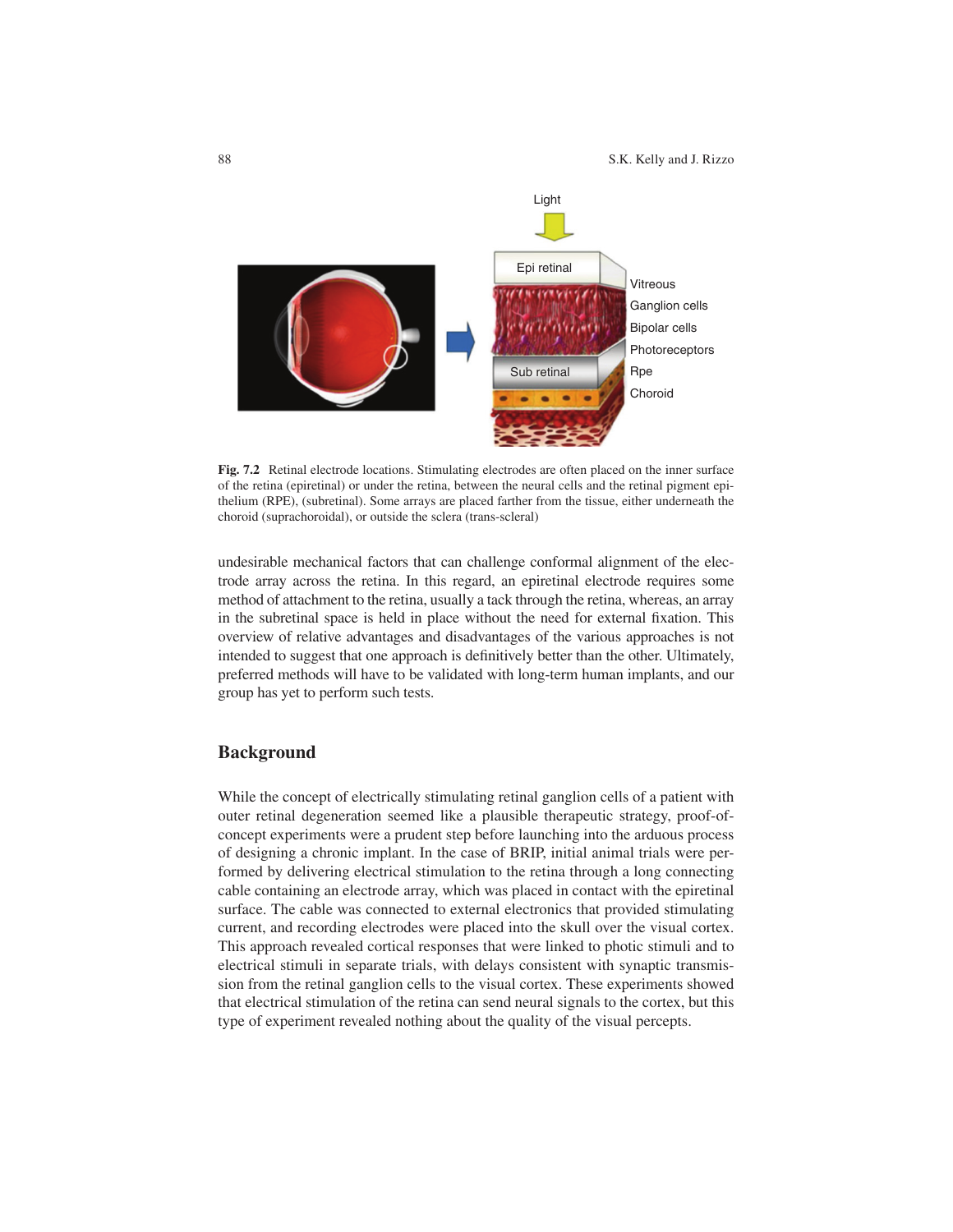

 **Fig. 7.3** The portable, battery powered stimulation system used in our acute human trials. The blue and white box is the 100-channel stimulator, connected via a 7-ft cable to a green circuit board containing the electrode array (at *left* ). A portable battery-powered oscilloscope monitors the voltages, and a set of speakers creates a tone to alert the subjects to the timing of the stimulus

 To learn something about the human perceptual response to electrical stimulation of the retina, our group performed six acute human retinal stimulation trials between 1998 and 2000 [3, 4]. In these experiments, we used the same approach developed in animal tests to deliver electrical stimulation to the retina. Subjects were chosen who had outer retinal degeneration that had progressed to a severe state, with no better than hand motion perception in the worse eye, which was always the eye studied. One subject had normal vision, but had orbital cancer, which required removal of the eye; this patient allowed us to deliver electrical stimulation to the retina just prior to enucleation. Our electrode array was a 10-μm-thick polyimide film containing between 20 and 100 planar electrodes. The use of an ultra-thin substrate like this was novel for the field of visual prosthetics. The electrodes in the first experiment were 50 μm in diameter, and in later experiments, electrodes 100 and 400 μm in diameter were added. The electrode was coated with an iridium oxide film, which is capable of safely delivering more than ten times the charge of a platinum electrode of the same size. The back end of the electrodes, outside the eye, was connected via a cable to the stimulator system (Fig. 7.3 ). The battery powered stimulator delivered current to up to 100 electrodes from ten current sources, allowing concurrent and/or sequential stimulation.

 These human trials gave a number of important results. First, and most importantly, they showed that electrical stimulation of the retina produces distinct, perceivable visual events. These visual percepts could be combined to form recognizable lines, but more complicated structures were difficult to achieve with a severely visually impaired subject, lying on an operating room table, receiving visual percepts in their periphery for a few hours. We also learned that the thresholds for electrical stimulation of retina were reasonable, and were within the safe charge density range for iridium oxide, but that the thresholds were sensitive to the electrode position.

 While the results of these human trials were encouraging, they showed the need for a chronic retinal implant, one that would allow subjects to learn to use the new visual information over time. Since then, our group has developed five generations of implantable devices, each with progressive improvements in power and data telemetry, stimulation safety, number of stimulating channels, digital controls, and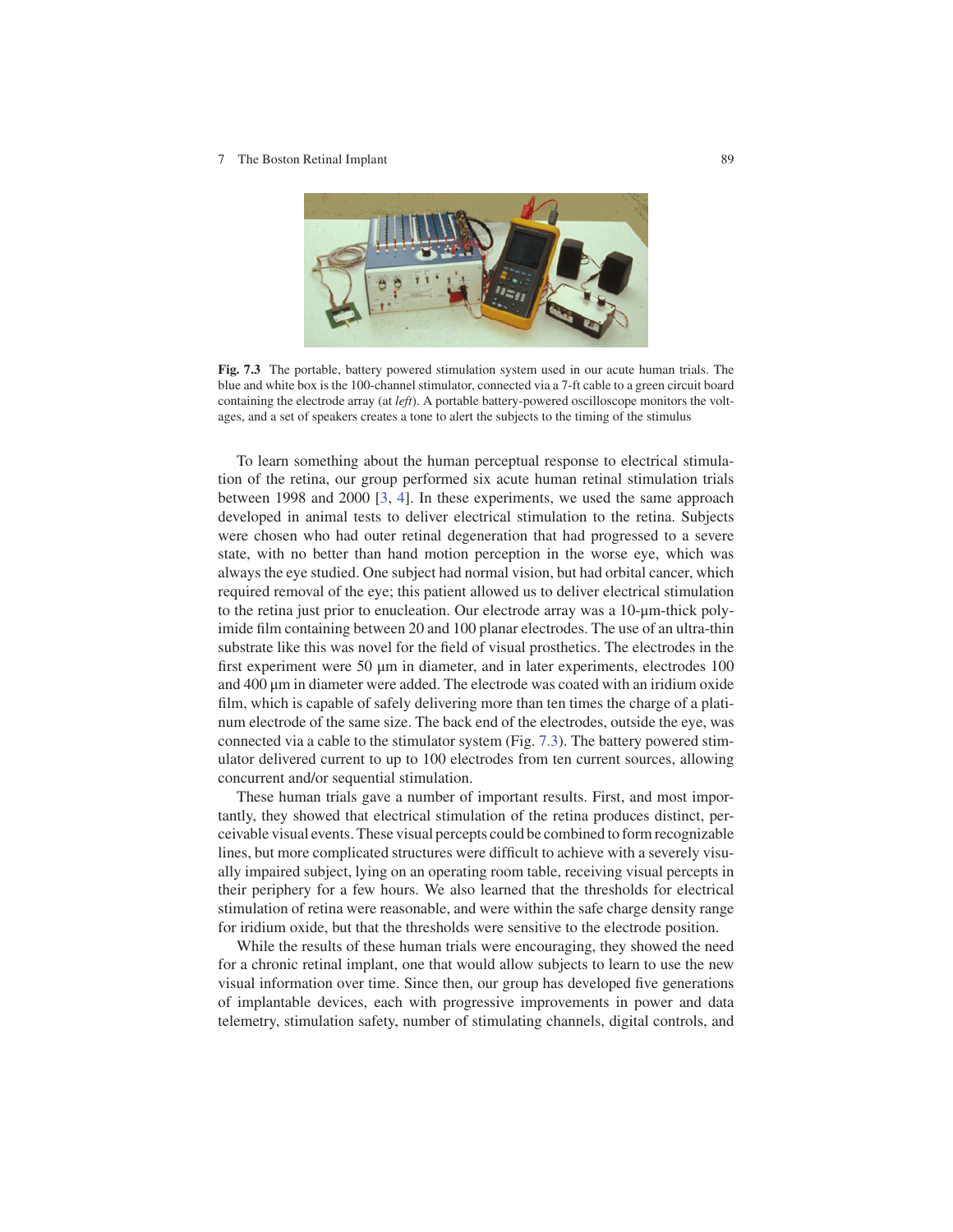hermetic packaging [5-8]. Our designs also evolved to improve surgical access for electrode array insertion and to reduce irritation of sensitive parts of the eye, especially the conjunctiva. The rest of this chapter will describe the technical details of the latest design of the Boston Retinal Implant.

# **Device Requirements**

 The Overview section above describes the technical elements of a retinal prosthesis. Here we expand upon that information to now include specific requirements for our device. The first element, the camera, is not heavily constrained in this design, except in size. With an implant driving a few hundred electrodes, the number of pixels in any camera will be too large by several orders of magnitude. However, the camera needs to be integrated into the glasses worn by the patient, so it should be small and lightweight. The wireless power and data system should be robust, first and foremost. It should be tolerant of quick movements of the eye, as well as slower shifts in the position of the glasses, and it should be able to adjust the power delivered to compensate for movements of the coil as well as changes in the power required by the chip. The telemetry system should be moderately efficient to conserve battery power, but robustness should not be sacrificed for efficiency. Finally, the telemetry system should be able to transmit at a sufficient data rate to supply stimulation information to all electrodes at the target simulation rate with appropriate systems in place to check data accuracy, and the system should be able to transmit information out from the implant, though at a slower rate.

 The implanted component should include circuits with the ability to deliver precise stimulating currents, with sufficient flexibility to explore a range of stimulation parameters to create optimal visual percepts. The circuits should be small in size to fit in a package that can be attached to the eye, and should utilize low-power design to save battery life and to avoid heating the eye. In addition, the stimulating circuit should include redundant safety features to prevent dangerous electrochemical reactions and damage to the retinal tissue, and to detect and report any faults that develop over time.

The electrode array should be thin and flexible, but tough and robust enough to stand up to handling during surgery and normal movements of the eye. The stimulating electrodes should be made of a material that can convey sufficient charge to the retina to stimulate tissue with a broad dynamic range without causing irreversible reduction or oxidation reactions. The array construction should enable hundreds of connections and be small enough to pass through a relatively small incision in the eye. The materials used in the array in the electrode sites should be biocompatible, not inducing inflammation in the retinal tissue.

 The implanted package should be hermetic, preventing the ingress of water over the lifetime of the device, in our case, for over a decade. This is particularly challenging due to the very small internal volume of the device. In addition, the package must be small, thinner than 2 mm in height and with a diameter on the order of 1 cm, with hundreds of feedthroughs.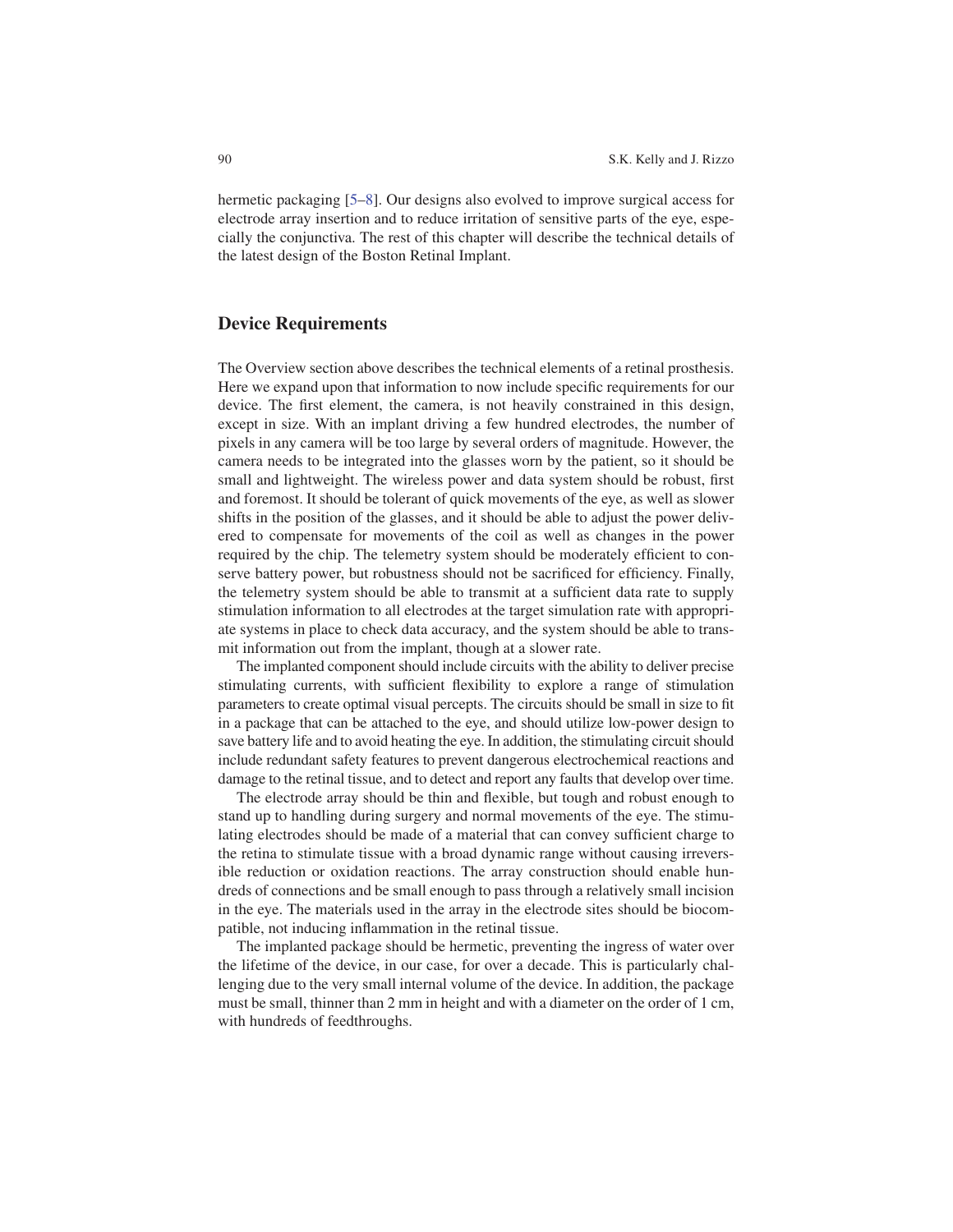The combination of these requirements is a serious engineering challenge requiring custom wireless circuit design, custom chip design, the development of new fabrication processes for electrodes, and the development of new medical device packaging technologies.

# **The Boston Retinal Implant**

The first element in the logical stream of events, the camera and glasses, has been the last component that we have chosen to build. Small cameras are improving every year, and an off-the-shelf camera should be easily integrated into custom glasses. Therefore, our group has delayed the design and manufacturing of the camera and glasses until the more complicated implanted device is fully completed and in preclinical testing.

# *Wireless Power and Data*

 The inductive telemetry system consists of a primary coil mounted on the glasses, a secondary coil attached to the anterior surface of the eye (just posterior to the limbus and beneath the conjunctiva), and associated transceiver circuits. Approximately 30 mW is transmitted to the implant, with feedback to control the received power.

# *Custom Integrated Circuit Design*

 The retinal implant requires several unique features that demand a custom-designed integrated circuit chip. Specifically, very large numbers of current sources, as well as the associated safety features, are not available in off-the-shelf chips. Some of the digital control features could be implemented with commercially available systems, but with a cost of size that is unacceptable for an implant that needs to be small enough for this ocular application. As such, our group designed and tested a custom integrated circuit chip for our prosthesis.

 The forward wireless power and FSK data link from the external controller to the implant chip that our group has built (Fig. 7.4) transmits and receives data with very high signal-to-noise ratio (SNR) and zero errors over thousands of packets to the receiver.

 The more than 256 independent current sources deliver charge-balanced currents, ranging from 0 to 126  $\mu$ A, in steps of 1  $\mu$ A. Individual stimulation phase widths range from 17.7 to 4500 μs, in steps of 17.7 μs. Voltage supplies for the current sources can be set to  $\pm$ 4 V for normal operation, or up to  $\pm$ 8 V for higher current source compliance if needed. Stimulus commands for small numbers of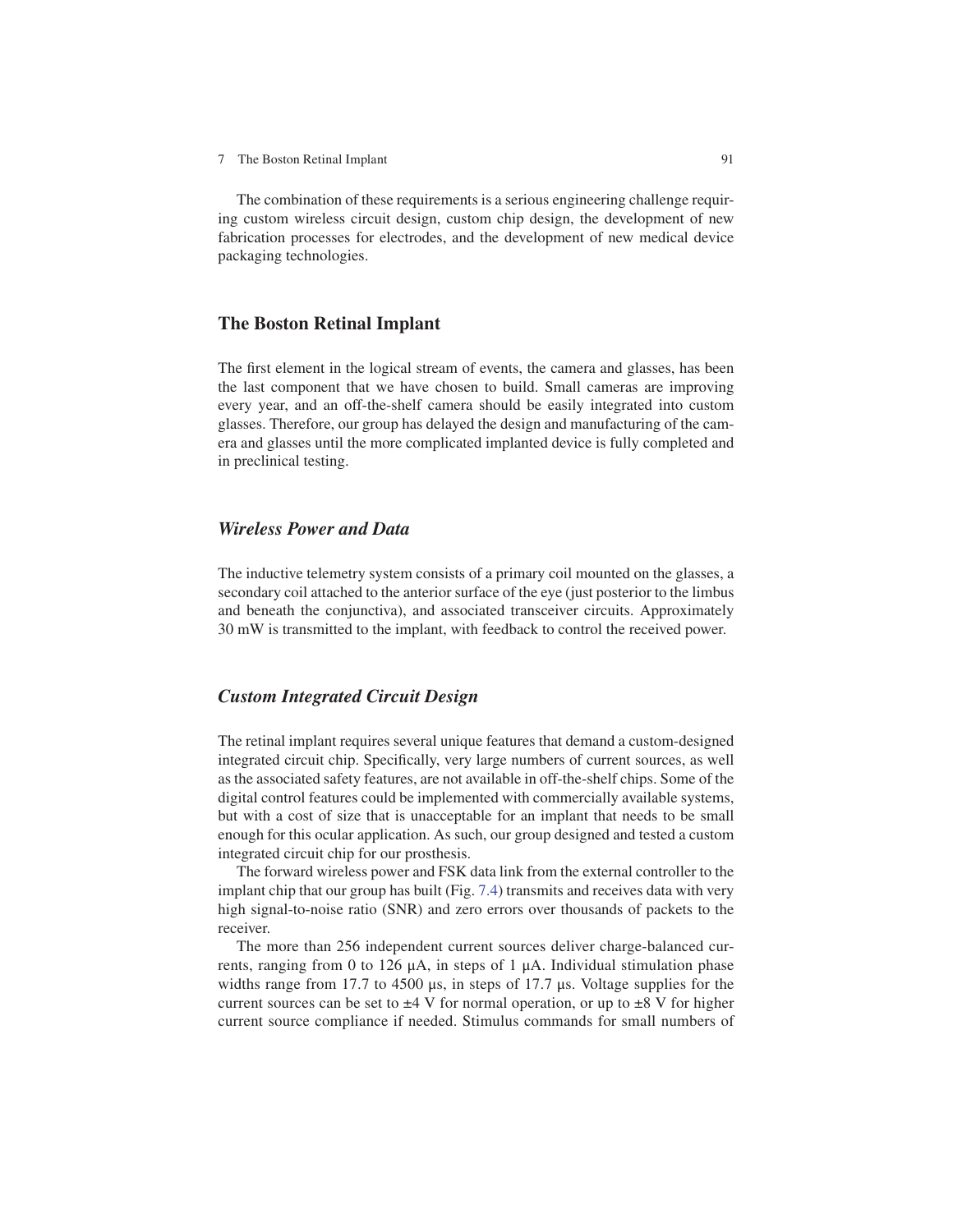

 **Fig. 7.4** Power and data transmission system. The transceiver block diagram shows the external transmitter and coil, secondary coil, secondary dual half-wave rectifier to establish Vddh and Vss, and LSK switch

electrodes can be sent at a stimulation refresh rate exceeding 400 Hz, or commands can cycle through groups of electrodes to drive every electrode with a refresh rate exceeding 60 Hz.

 Safety features include stimulus charge limits, error checking on data transmission, comprehensive self-test and performance monitoring, and configuration pins to change operating modes or to lock out settings that might somehow cause harm. Each message from the external controller to the IC can result in a set of stimulus pulses on a subset of the electrodes, and each message generates a corresponding response from the implant IC with chip and electrode status, and any other requested data. Radio communication errors are nearly eliminated by the use of 32-bit cyclic redundancy checks (CRCs). A single data packet includes every stimulation parameter for every electrode to be stimulated in the subsequent time frame. No individual message can cause harm, and messages with a bad CRC merely result in missed stimulus pulses, drastically reducing the chances of delivering an unintended stimulation that may be dangerously imbalanced or larger than the safe limits. Several features also work to ensure operation with safe levels of electrode polarization. While allowing both high-current short-duration pulses and low-current longduration pulses, the IC has hardware-enforced charge limits, guided by our prior electrode characterization work [5]. Configuration pins allow the limits to be changed for compatibility with a range of electrode sizes.

 One particular concern is the polarization of the electrode-tissue interface. If that interface is driven outside the electrochemical water window of −0.6 to +0.8 V, charge injection occurs in the form of oxidation or reduction of water, which can be biologically damaging and mechanically damaging to the electrodes [9]. Our prosthesis uses sputtered iridium oxide film (SIROF) electrode sites, which have the benefit of allowing very high charge densities (exceeding 1 mC/cm<sup>2</sup>) with reversible electrochemical reactions, but which have the possibility of suffering mechanical failure if the interface is repeatedly driven outside the water window. However, due to the non-linearity and distributed nature of the electrode impedance, it is very difficult to measure the electrode-tissue interface while the stimulus current is being driven [10]. Therefore, we measure the electrode polarization in the middle of the biphasic current pulse, during the interphase interval (Wip in Fig. 7.5 ).

 During the time between biphasic pulses, each electrode is grounded (shorted to the case, which serves as a counter electrode) for at least 200 μs before any stimulus,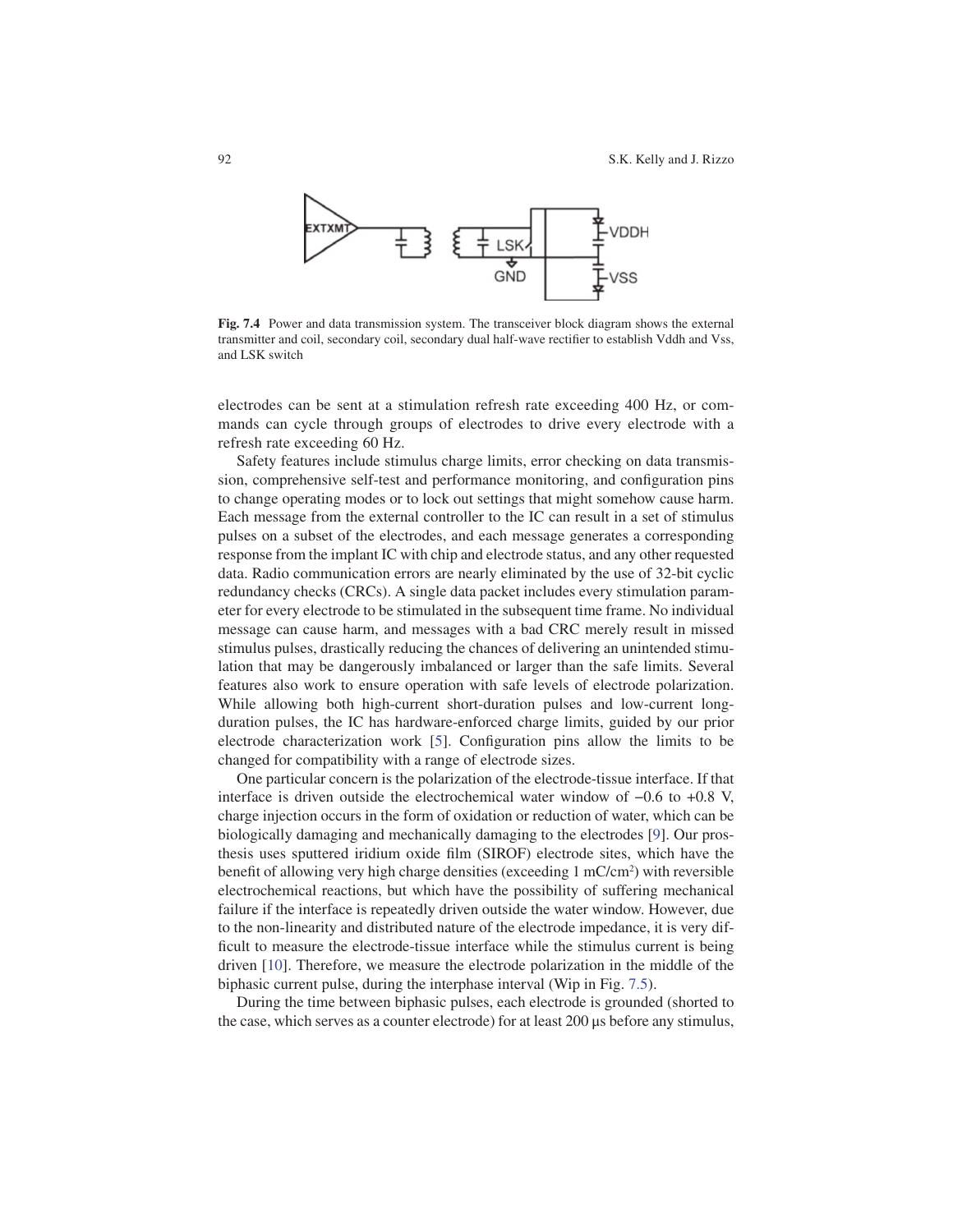

 **Fig. 7.5** Target ranges for safety monitoring. During the inter-phase interval, a monitor circuit ensures that the electrode-tissue interface voltage remains within the water window, the range of voltages at which water is not oxidized or reduced to release gas bubbles. During the period between biphasic pulses, a monitor circuit ensures that the electrode voltage remains very close to the counter electrode (GND) after it is shorted with a MOSFET switch

and its voltage is monitored to ensure that the electrode is fully depolarized, and monitored again between phases of the biphasic current pulse to ensure that electrode polarization is within safe limits (see Fig.  $7.5$ ) [11]. The VDDH and VSS power supplies prevent excessively large voltages from being driven on electrodes. In addition, the integrated ADCs periodically sample the voltage waveforms on each electrode, sending back detailed measurements to the external controller; this method allows open and short circuits of damaged electrodes to be detected, as well as changes in electrode-tissue impedance and responses over time.

 Any subset of electrodes can be driven in a given stimulus cycle, and electrodes can be configured as sources of current or as local current sinks (returns) to provide current steering capabilities. Power consumption is minimized in a number of ways, which ultimately limits the RF energy the recipient must be exposed to while the implant is active.

# *Microfabricated Thin-Film Multi-electrode Array*

 The intimate interface between the implanted electronics and the retinal tissue is the stimulating electrode. Care must be taken in the design, material choice, and fabrication of these electrodes, to prevent mechanical damage, toxic material release, or unwanted electrochemical reactions. Our electrode arrays are microfabricated to be thin and flexible, and use biocompatible and biostable materials. The stimulation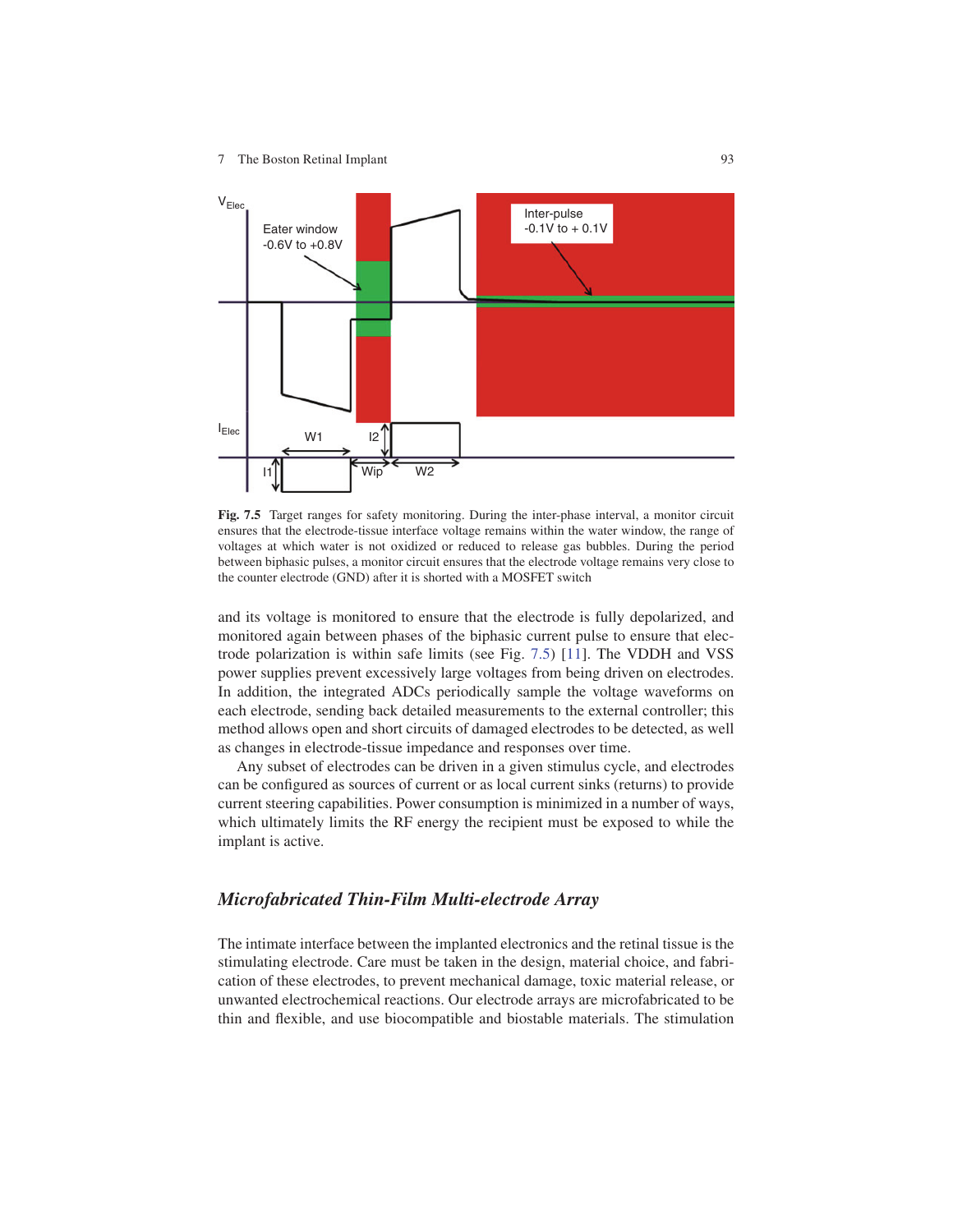S.K. Kelly and J. Rizzo



sites use sputtered iridium oxide film (SIROF) to provide the capability of delivering up to 1 mC/cm<sup>2</sup> of stimulus charge using reversible faradaic reactions.

The electrode arrays, shown in (Fig. 7.6), were manufactured in a microfabrication facility using thin-film methods [5]. Using a silicon wafer as a foundation, layers of polyimide, titanium, and gold are created and patterned to create the wiring and openings for the electrodes. Long-term soak tests revealed that the polyimide interface can delaminate with water absorption, so layers of silicon carbide were placed above and below the metallization layers. This SiC sandwich prevented delamination during pulsing soak tests exceeding 1 year. The electrode sites were then coated with sputtered iridium oxide film (SIROF)  $[12-14]$ . The final thickness of the electrode arrays is 15 μm.

# *Hermetic Retinal Implant Packaging*

The first retinal implant that our group implanted in an animal in 2008 was coated with poly(dimethylsiloxane) [5], allowing that device to survive up to 10 months before being explanted. However, longer-term implantation requires a barrier that is impervious to water vapor [15]. This requires the crystalline structure of a metal or ceramic. To protect the implanted circuits in the body, we have developed a small hermetic enclosure made of titanium and alumina ceramic, with more than 256 individual electrical feedthroughs [16]. The ceramic feedthrough comprises several layers of green ceramic, with punched holes filled with biocompatible conductive material. The feedthrough layers are stacked and co-fired, machined to ensure final size, and then brazed to the titanium case. The case is circular, and is roughly 11 mm in diameter, small enough to attach to the outside of the human eye in the socket.

94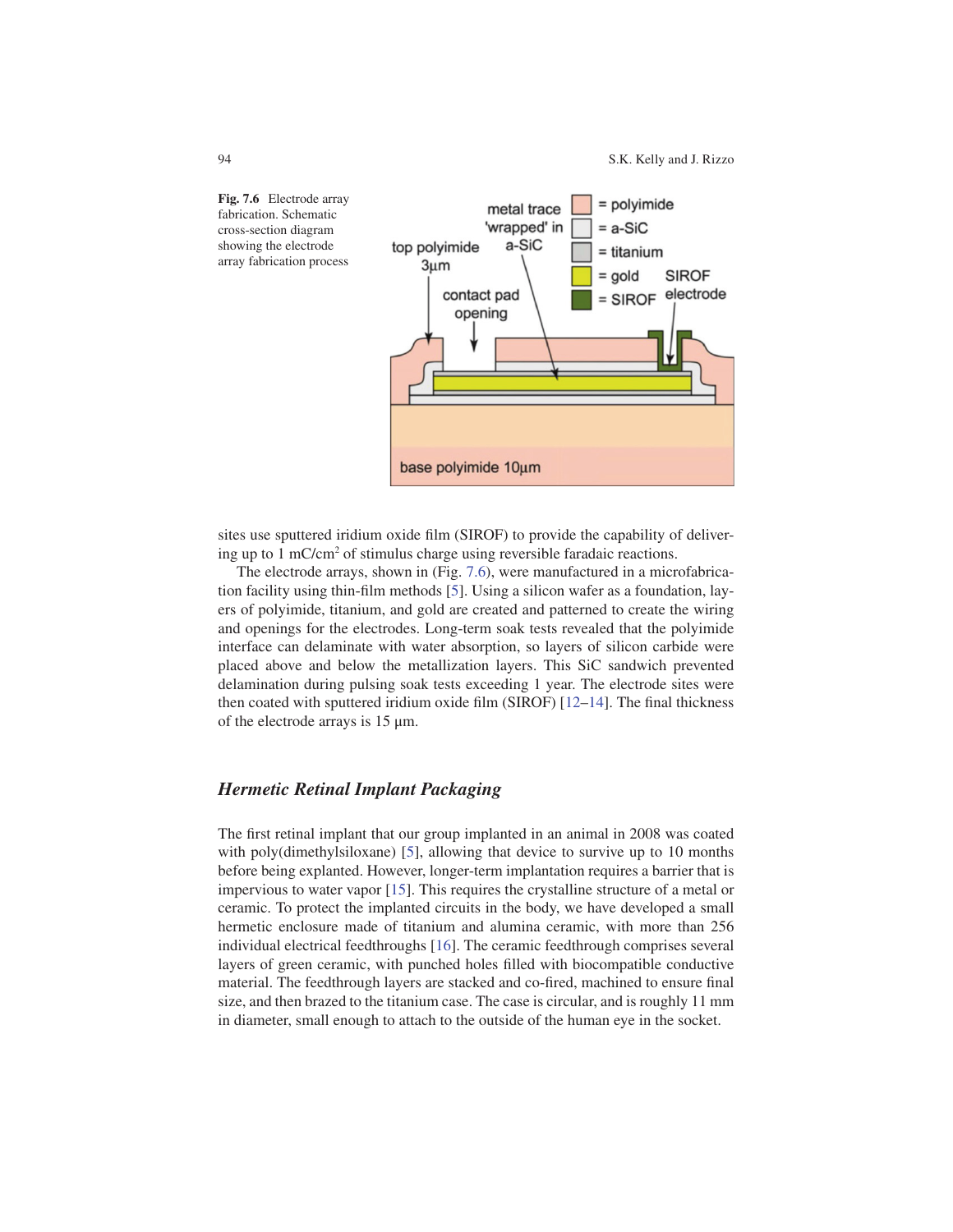

 **Fig. 7.7** Hermetic case assembly. From *left* to *right* : An exploded view of the case, showing titanium case pieces, feedthrough, and polyurethane header. A view of the feedthrough on a US nickel 5-cent coin. Circuit board and chip soldered into the case. Electrode array bonded to the outside of the feedthrough

 A small, circular circuit board holds the chip and the small number of required resistors, capacitors, and diodes. The board is 10.6 mm in diameter and includes six metal layers with traces as small as 30 μm wide. The board contains connections between the chip and other components, as well as vias connecting the chip pads on the top layer to feedthrough pads on the bottom layer. The bare die ASIC is flip-chip assembled onto the top of the circuit board by reflowing solder bumps on the chip pads, and the off-chip components are soldered onto the board. The bottom surface of the board is attached to the inside surface of the feedthrough by reflowing solder bumps on the feedthrough pads. The titanium case is laser welded shut in a helium environment to enable hermeticity testing, and the electrode array is attached to the outside of the case by thermosonic bonding between gold surfaces electroplated onto both the array and the outside of the feedthrough. Finally, a molded polyurethane header is added over the array connections and is underfilled with epoxy. The feedthrough and hermetic package are shown in (Fig. 7.7 ). We expect this device to function in the body for at least the 5 years recommended by the FDA, with a target of 10 years. The device is meant to be explantable at the end of its life or in case of complications.

The co-fired ceramic feedthroughs of the package were tested for helium leakage, and measured for hermeticity. A helium leak rate of between  $10^{-9}$  and  $10^{-8}$ standard cc/s was measured across the devices. The moisture leak rate is typically about half that of helium, and with the internal volume of our implant, we expect a life of 5–10 years, though more careful helium leak tests need to be performed.

### **Current Status and Future Directions**

 The Boston Retinal Implant Project is currently manufacturing its chronic implant with over 256 channels. We are beginning pre-clinical animal studies required by the FDA, and we expect to enter a phase I pilot clinical trial of chronically-implanted devices in the near future.

 We are also exploring a number of research directions for future implants. Our group has developed novel innovations in using varying voltages to take advantage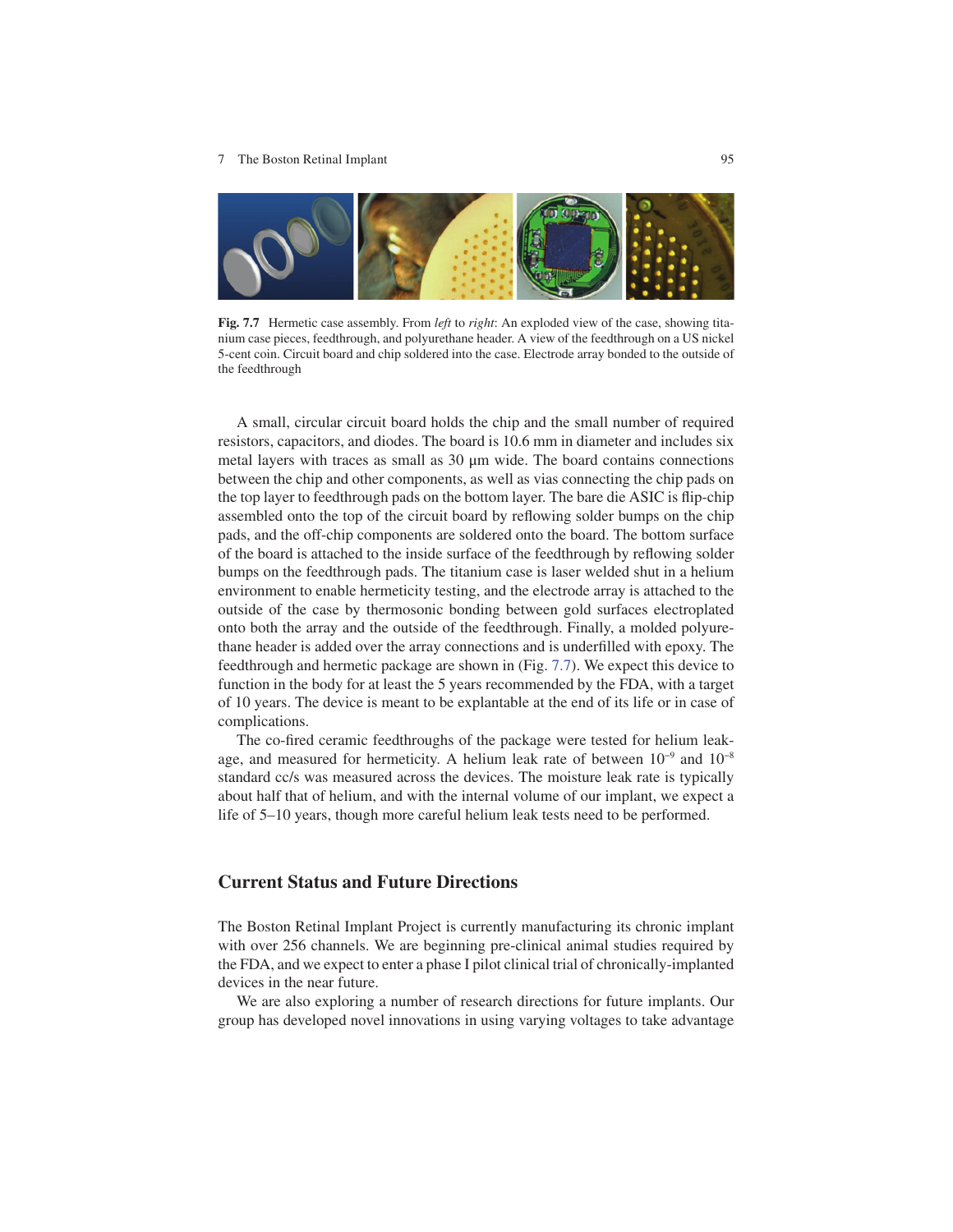of knowledge of the electrode impedance to reduce stimulation power [ 17 ]. We are developing circuits that can improve the safety of retinal stimulation by eliminating the residual voltage that is inherent in charge-balanced biphasic current stimulation [18]. We are exploring novel electrode shapes that may deliver stimulus current closer to the target cells, and we are beginning to examine advanced packaging techniques that will allow us to scale the number of channels up toward 1000.

# **References**

- 1. Rizzo JF, Wyatt JL, Humayun M, deJuan E, Liu W, Chow A, Eckmiller R, Zrenner E, Yagi T, Abrams G. Retinal prosthesis: an encouraging first decade with major challenges ahead. Ophthalmology. 2001;108(1):13–4.
- 2. Humayun M, Propst R, de Juan E, McCormick K, Hickingbotham D. Bipolar surface electrical stimulation of the vertebrate retina. Arch Ophthalmol. 1994;112:110–6.
- 3. Rizzo JF, Wyatt JL, Loewenstein J, Kelly SK, Shire DB. Methods and perceptual thresholds for short-term electrical stimulation of human retina with microelectrode arrays. Invest Ophthalmol Vis Sci. 2003;44(12):5355–61.
- 4. Rizzo JF, Wyatt JL, Loewenstein J, Kelly SK, Shire DB. Perceptual efficacy of electrical stimulation of human retina with a microelectrode array during short-term surgical trials. Invest Ophthalmol Vis Sci. 2003;44(12):5362–9.
- 5. Shire DB, Kelly SK, Chen J, Doyle P, Gingerich MD, Cogan SF, Drohan WA, Mendoza O, Theogarajan L, Wyatt JL, Rizzo JF. Development and implantation of a minimally invasive wireless subretinal neurostimulator. IEEE Trans Biomed Eng. 2009;56(10):2502–11.
- 6. Kelly SK, Shire DB, Chen J, Doyle P, Gingerich MD, Cogan SF, Drohan WA, Behan S, Theogarajan L, Wyatt JL, Rizzo JF. A hermetic wireless subretinal neurostimulator for vision prostheses. IEEE Trans Biomed Eng. 2011;58(11):3197–205.
- 7. Shire DB, Ellersick W, Kelly SK, Doyle P, Priplata A, Drohan W, Mendoza O, Gingerich M, McKee B, Wyatt JL, Rizzo JF. ASIC design and data communications for the Boston retinal prosthesis. Transactions of the IEEE Engineering in Medicine and Biology Conference. 2012. p. 292–5.
- 8. Kelly SK, Shire DB, Chen J, Gingerich MD, Cogan SF, Drohan WA, Ellersick W, Krishnan A, Behan S, Wyatt JL, Rizzo JF. Developments on the Boston 256-channel retinal implant. Proceedings of the International Conference on Multimedia and Expo. 2013. p. 6.
- 9. Merrill DR, Bikson M, Jeffreys JG. Electrical stimulation of excitable tissue: design of efficacious and safe protocols. J Neurosci Methods. 2005;141(2):171–98.
- 10. Cogan SF. Neural stimulating and recording electrodes. Annu Rev Biomed Eng. 2008;10:275–309.
- 11. Kelly SK, Ellersick W, Krishnan A, Doyle P, Shire DB, Wyatt JL, Rizzo JF. Redundant safety features in a high-channel-count retinal neurostimulator. Transactions of IEEE Biomedical Circuits and Systems Conference. 2014. p. 216–9.
- 12. Klein JD, Clauson SL, Cogan SF. Reactive IrO2 sputtering in reducing/oxidizing atmospheres. J Mat Res. 1995;10:328–33.
- 13. Cogan SF, Ehrlich J, Plante TD, Smirnov A, Shire DB, Gingerich MD, Rizzo JF. Sputtered iridium oxide films (SIROFs) for neural stimulation electrodes. J Biomed Mat Res B Appl Biomat. 2009;89(2):353–61.
- 14. Mokwa W, Wessling B, Schnakenberg U. Sputtered Ir films evaluated for electrochemical perormance I. Experimental results. J Electrochem Soc. 2008;155:F61–5.
- 15. Jiang G, Zhou D. Technology advances and challenges in hermetic packaging for implantable medical devices. In: Implantable neural prostheses 2: techniques and engineering approaches. New York: Springer; 2010.